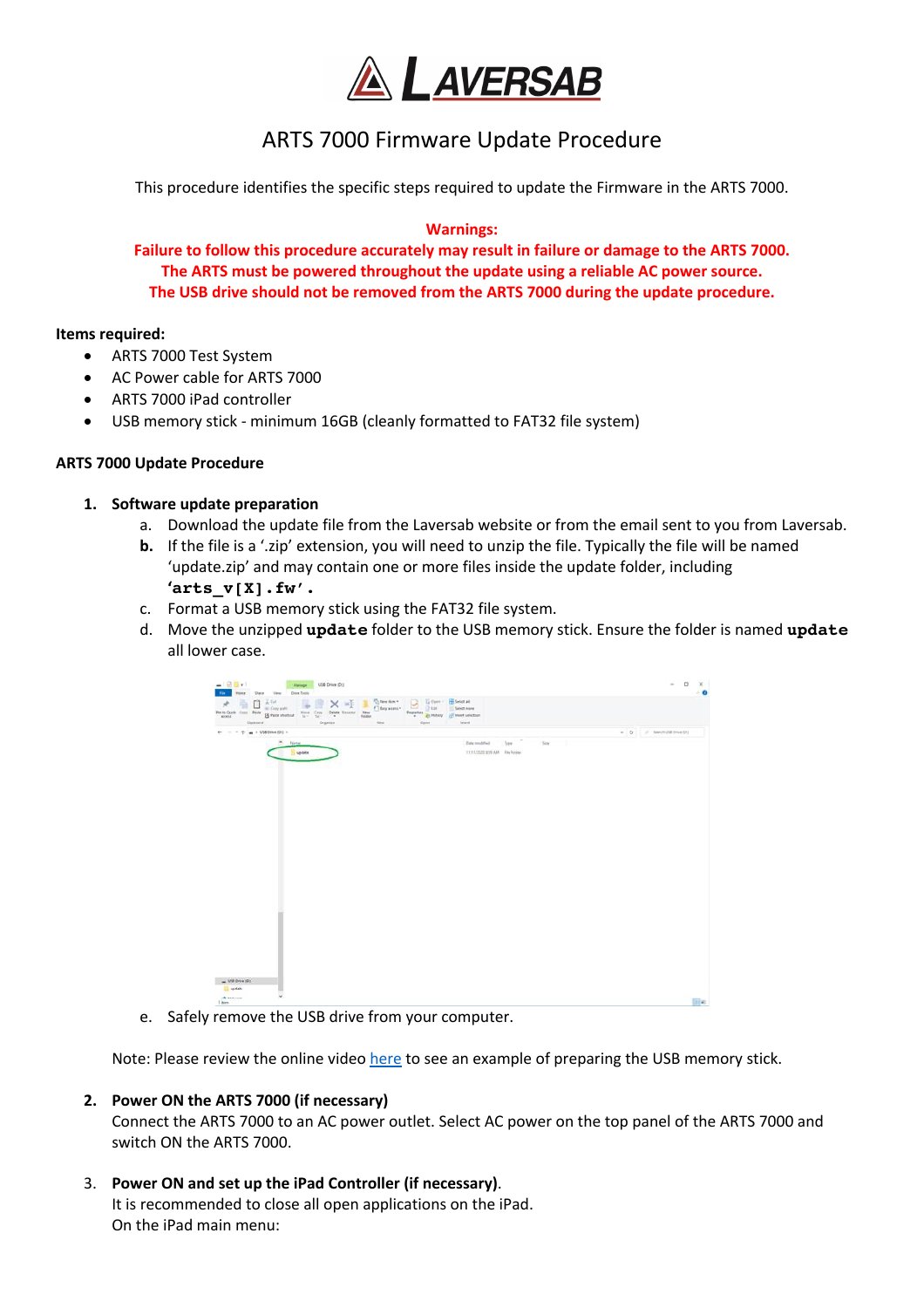- a. Select **Settings.**
- b. Open the **Wi-Fi**.
- c. Select the network **ARTS-XXXXX** (where XXXXX is the serial number of the ARTS 7000 test set). Note: the ARTS-XXXXX WiFi may take a few minutes before it is available.
- d. If a Password is required, please use **laversab**
- e. Return to the main page of the iPad.

#### **4. Run the ARTS 7000 Application**

- a. Open the ARTS 7000 Application.
- b. Press **Connect**.
- c. The connection status is shown identifying the serial number of the ARTS 7000 and the modules installed.
- d. Press **Confirm** and then **Next.** The main menu of the ARTS 7000 application is now shown.
- e. Enter the **Utilities** Menu and press **Software.**

| 9:50 AM Wed Nov 11                | Main Menu             | $* 100\%$<br>$(i-)$<br>۵                     |
|-----------------------------------|-----------------------|----------------------------------------------|
| <b>Test Functions</b>             | <b>Utilities</b>      | <b>Documentation</b>                         |
|                                   |                       |                                              |
| 9:51 AM Wed Nov 11<br><b>Back</b> | <b>Utilities Menu</b> | $* 100% =$<br>$(\left( \cdot \right) )$<br>۵ |
| <b>Software</b>                   | <b>Records</b>        | <b>Cable/Ant Loss</b>                        |
| <b>User Privileges</b>            |                       |                                              |

f. The iPad now displays the **ARTS Versions** screen and displays the current software build of the ARTS 7000. This may take a few moments. (It is recommended to take a screen shot of this page to keep a record of the current software build state. The process for taking screen shots on different iPads varies please refer to your model).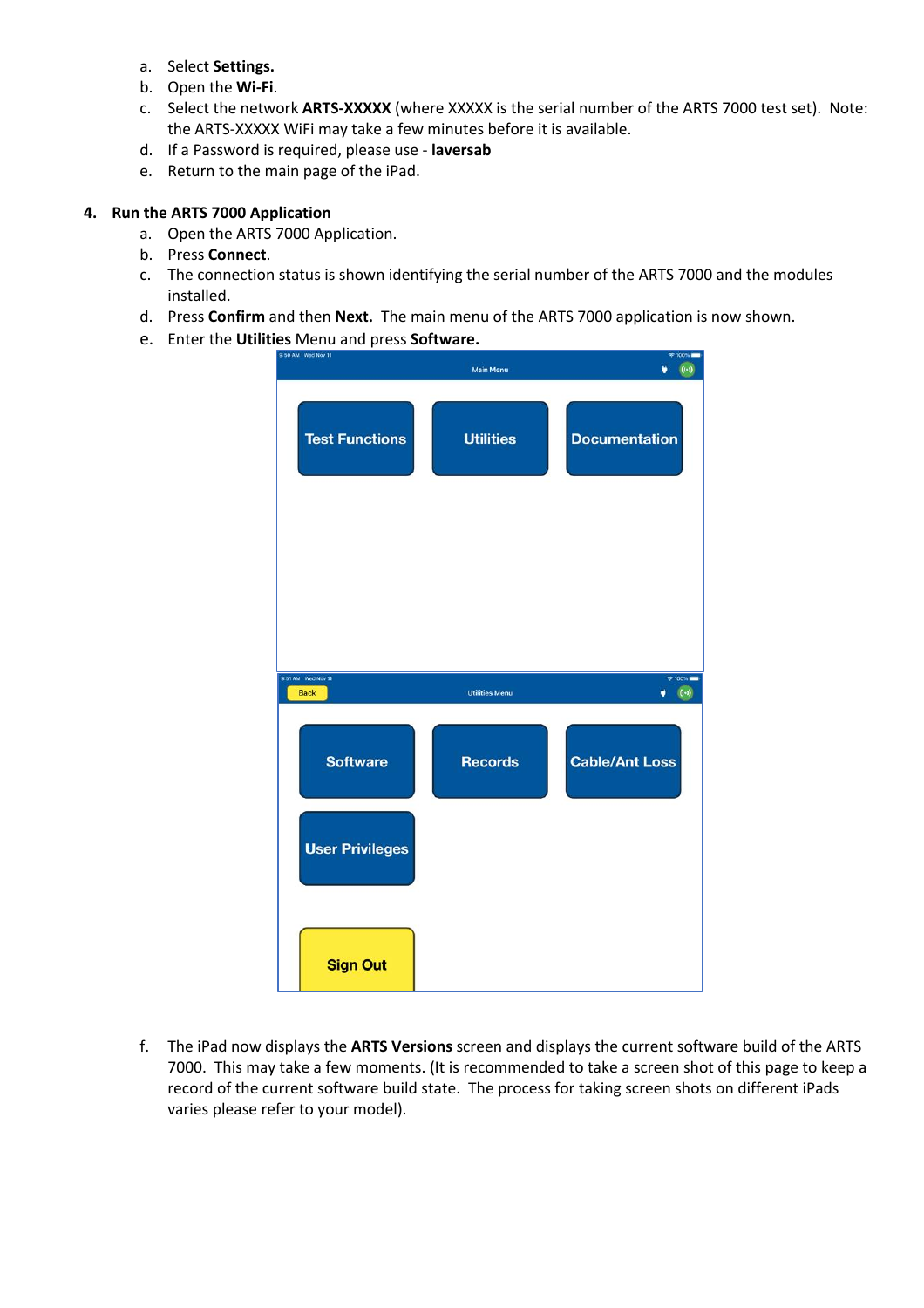| 9:51 AM Wed Nov 11 |                      | $*100%$              |
|--------------------|----------------------|----------------------|
| Back               | <b>ARTS Versions</b> | <b>Update By USB</b> |
| APPLICATION        |                      |                      |
| App                |                      | 1.1.6                |
| NAVCOM             |                      |                      |
| Master             |                      | 00.01.08             |
| FPGAR1             |                      | 1.0.0.18             |
| PULSE              |                      |                      |
| Master             |                      | 00.01.08             |
| FPGAR1             |                      | 1.0.0.18             |
| FPGAR 2            |                      | 55.2.0.8             |
| FPGAR 3            |                      | 66.2.1.11            |
| FPGAR 4            |                      | 114.2.1.18           |

#### **5. Update procedure**

*IMPORTANT: We highly recommend that the unit is connected to AC power and battery, it must be ON throughout the entire process. A failure while updating can cause a programming corruption that could damage the unit. The USB must be connected during the process and must not be removed at any time until the update is complete.*

a. Plug the USB memory stick prepared earlier into the USB slot on the top left of the Nav Com Module. Then press **Update By USB** in the iPad app.



b. The iPad will now show the following screen:

| <b>Update By USB</b> |
|----------------------|
|                      |
|                      |
| 1.1.6                |
|                      |
| 00.01.08             |
| 1.0.0.18             |
|                      |
| 00.01.08             |
| 1.0.0.18             |
| 55.2.0.8             |
| 66.2.1.11            |
| 114.2.1.18           |
|                      |
|                      |
|                      |
|                      |
|                      |

c. Press **Start** to begin the Software upload. Please note: this process can take up to 10 minutes.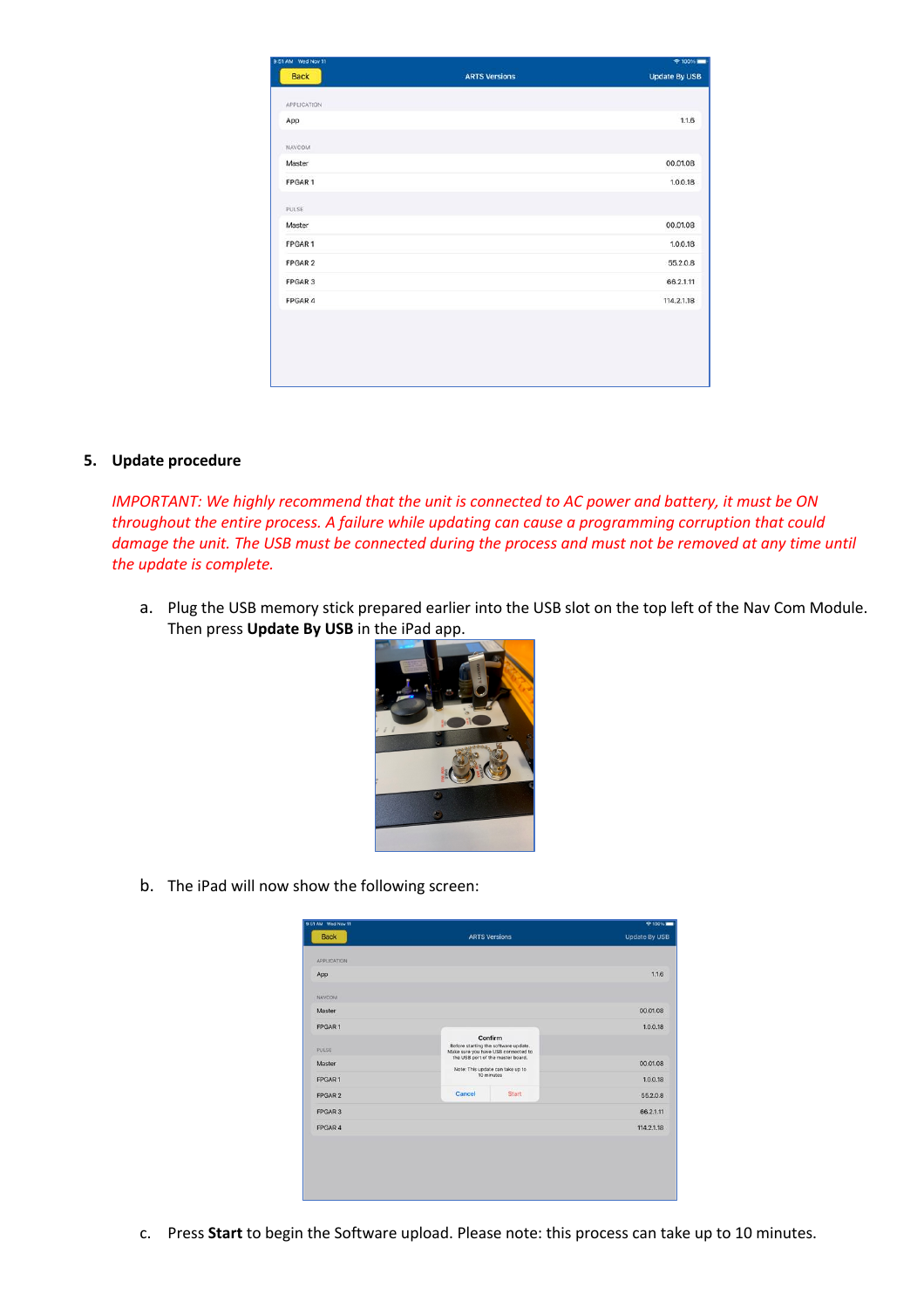d. During the upload the iPad screen will show the following updating screen and progress screen:

| 9:51 AM Wed Nov 11 |                           | $* 10051$     |
|--------------------|---------------------------|---------------|
| <b>Back</b>        | <b>ARTS Versions</b>      | Update By USB |
| <b>APPLICATION</b> |                           |               |
| App                |                           | 1.1.6         |
| NAVCOM             |                           |               |
| Master             |                           | 00.01.08      |
| FPGAR 1            |                           | 1.0.0.18      |
|                    |                           |               |
| <b>PULSE</b>       | $\bullet \bullet \bullet$ |               |
| Master             |                           | 00.01.08      |
| <b>FPGAR1</b>      | Updating                  | 1.0.0.18      |
| <b>FPGAR 2</b>     |                           | 55.2.0.8      |
| <b>FPGAR 3</b>     |                           | 66.2.1.11     |
| <b>FPGAR4</b>      |                           | 114.2.1.18    |
|                    |                           |               |
| 9:52 AM Wed Nov 11 |                           | 8 100%        |
| <b>Back</b>        | <b>ARTS Versions</b>      | Update By USB |
| <b>APPLICATION</b> |                           |               |
| App                |                           | 1.1.6         |
| NAVCOM             |                           |               |
| Master             |                           | 00.01.08      |
| <b>FPGAR1</b>      |                           | 1.0.0.18      |
| <b>PULSE</b>       |                           |               |
| Master             | $\bullet\bullet\bullet$   | 00.01.08      |
|                    | <b>Dreamer: 1/5</b>       |               |

FPGAR 2

FPGAR 3

FPGAR 4

e. When the upload is complete the iPad will show the updated software on the following screen. Note: the picture is for illustration only, the versions will be different to those shown.

55.2.0.8

66.2.1.11

114.2.1.18

| <b>Back</b>  | <b>ARTS Versions</b> | <b>Update By USB</b> |
|--------------|----------------------|----------------------|
|              |                      |                      |
| APPLICATION  |                      |                      |
| App          |                      | 1.1.6                |
| NAVCOM       |                      |                      |
| Master       |                      | 00.01.18             |
| FPGAR1       |                      | 1.0.0.18             |
| <b>PULSE</b> |                      |                      |
| Master       |                      | 00.01.18             |
| FPGAR 1      |                      | 1.0.0.18             |
| FPGAR 2      |                      | 55.2.0.8             |
| FPGAR 3      |                      | 66.2.1.11            |
| FPGAR 4      |                      | 114.2.1.18           |

f. It is recommended to take another screen shot of the ARTS versions page to confirm the update and keep a record of the software installed.